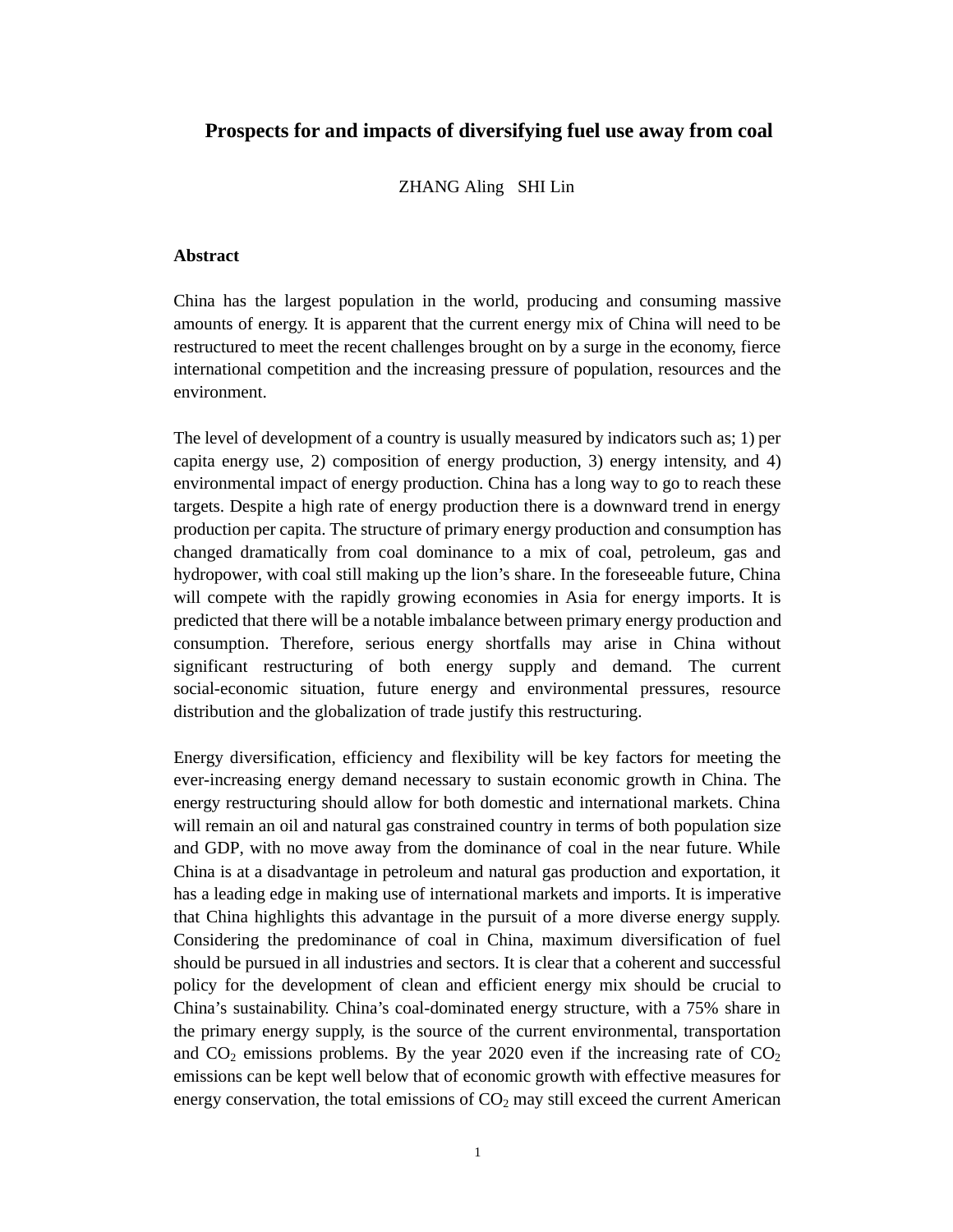level, making China the largest  $CO<sub>2</sub>$  emitter in the world. The potential challenges posed by global climate change justify the formulation of a sound energy development strategy for China as soon as possible. The chronic shortage of petroleum and natural gas should move clean coal combustion technologies and high-efficient coal use into the spotlight as a long run solution. Considering the pressure from  $CO<sub>2</sub>$  emissions, the long-term energy strategy should allow for the development of natural gas, hydropower, nuclear, solar, wind, and renewable energy. The establishment of a new energy structure and system will entail a decade-long effort including  $R \& D$ , demonstration projects, commercialization, and large-scale dissemination. Therefore, the planning and R&D must start immediately to ensure timely acceptance and use of new cleaner, more efficient technologies.

### **1 Present Situation**

China has the largest population in the world that produces and consumes massive amounts of energy. Facing intense economic development and international competition as well as the three great pressures of population, resources and the environment, the energy structure of China must meet severe challenges with fresh choices and adjustment. The energy strategy of the  $21<sup>st</sup>$  century will undergo adjustments according to sustainable development strategies and modulations of the economic and industrial structure.

In 1998, the GDP of China was 7939.57 billion yuan, the population was 1.248 billion and the energy production was 1.24 Gtce (Giga tons coal equivalent). In the same year, the energy consumption was 1.36 Gtce, coal production was 1.222 Gt, crude oil production was 0.16 Mt and electricity generation was 1167 GkWh. Energy consumption per capita in 1998 was 1.09 tce and the energy intensity per unit GDP was 1.713 tce/10 thousand yuan. Internationally, a country's level of development can be measured by per capita energy consumption, energy supply diversity, energy conversion efficiency and/or impacts of energy on the environment. China does not measure well using these indicators. Although energy production is increasing, it is projected to decline in the future. Presently, the structure of primary energy production is changing, moving from coal as the single source to a multi-energy structure including oil, gas, hydro and nuclear power. Nevertheless, the energy structure of China still emphasizes coal, which accounts for 75% of energy production. Adjusting the energy structure is an important issue in light of China's growing economy. Energy production will need to be diverse, flexible, efficient and consistent with the adjusting economic and industrial structure. The present energy structure is a severe threat to the economy and environment, and becomes the critical factor preventing the sustainable development strategy of China from being implemented successfully. Relative to total population and GDP, China is still a country lacking oil and natural gas and it is impossible to change this situation. In the near future the reliance on coal will not change, requiring industries to adopt energy policies to raise energy efficiency, reduce consumption and air pollution and ensure environmental security. The predominance of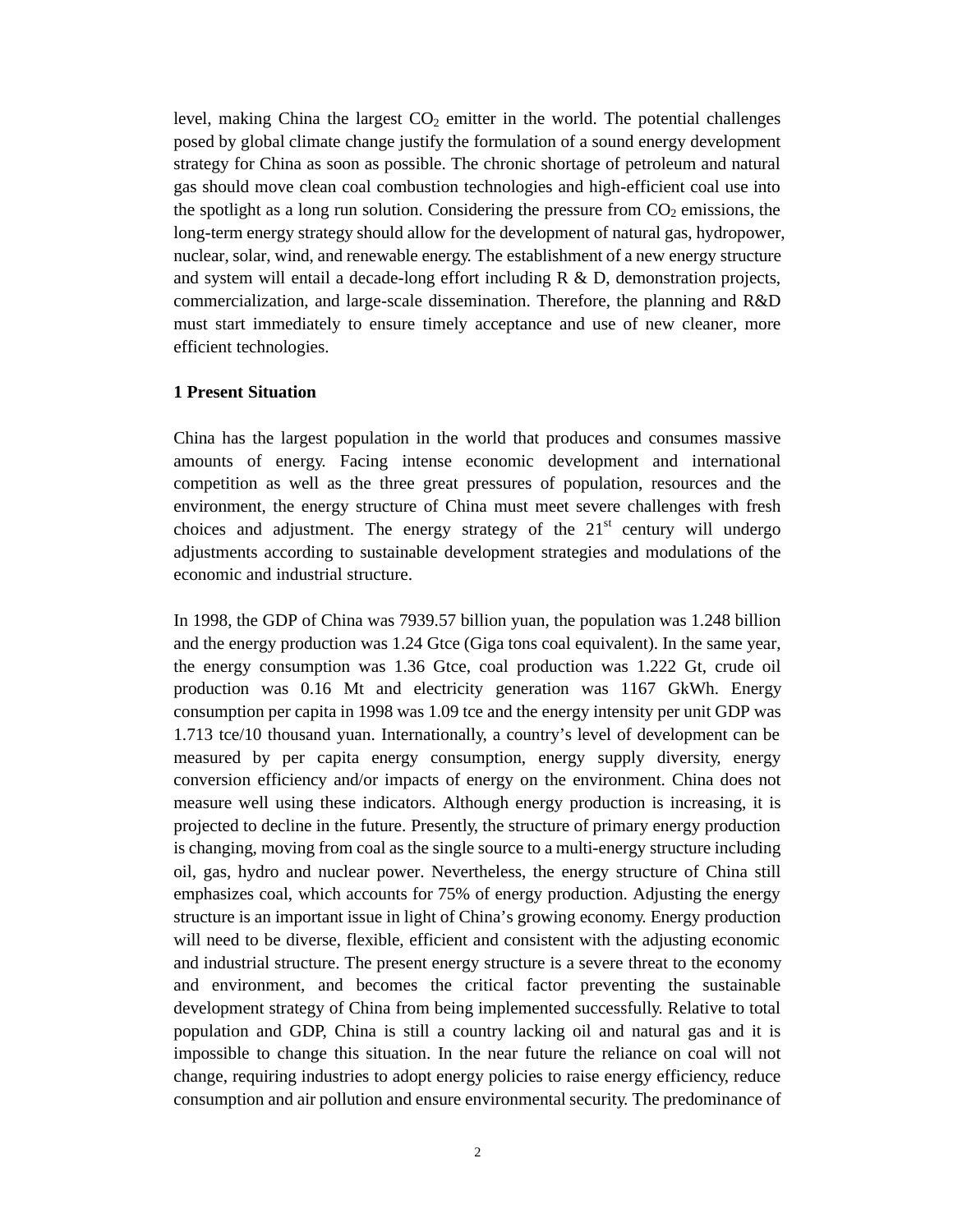coal also creates problems in the regional and global environment and results in high emissions of CO2. By 2020, although China will adopt powerful energy conservation and substitution measures to lower  $CO<sub>2</sub>$  emissions, China will most likely surpass the US as the largest emitter of  $CO<sub>2</sub>$  in the world. The issue of global climate change brings severe challenge to China's energy strategy. The establishment of a new energy system, from formulating strategy, to research and development, to experimental demonstration projects, to commercialized application and formation of a completely new energy industry requires decades. It is necessary to formulate a technology program in advance; simultaneously, the impact on society and the economy is considerable, which is also the background of our study.

### **2 Challenges of Energy Structure Pluralism**

China has many energy sources including raw coal, crude oil, natural gas and hydropower. However, with the current balance of energy supply and demand and the obvious imbalance of energy production and consumption in the future, the potential for an energy crisis in China cannot be overlooked. If energy supply is not increased, with a concurrent reduction in demand, China will experience severe energy shortages. Economic development will impact the structure of energy supply and demand. In spite of the fruitful energy resource there is an imbalance in the geographical distribution of energy resources. Energy consumption per capita and electric utility efficiency are lower than world averages and the reliance on coal results in regional and global environment pollution and climate change. Integration into the global economy and involvement in WTO will affect energy trade and security. China faces severe challenges in how the energy structure will meet the forecasted demand of national economic development and optimally adapt to adjustments in the national economic structure.



#### **Correlation of economic development with increases in energy consumption**

**Graph 1. Relative Growth Rate of Economy and Energy**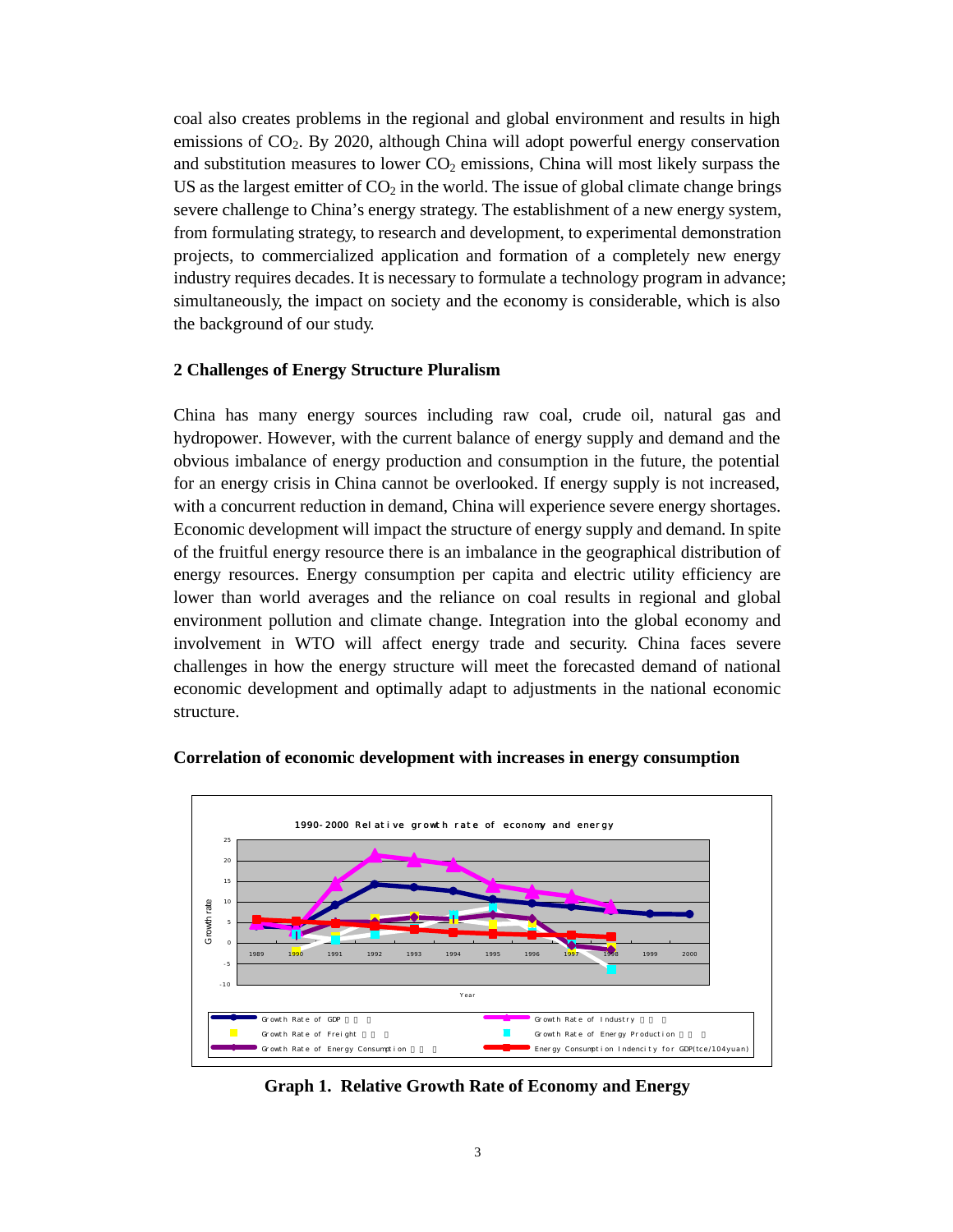The economic growth in the 1990's proved that the declining returns from economic development are not a short-term phenomenon. The growth of GDP was as follows: in 1992, 14.2%; in 1993, 13.5%; in 1994, 12.6%; in 1995, 10.5%; in 1996, 9.6%; in 1977, 8.8%; in 1998, 7.8% and in 1999, 7.1%, which shows a continual decline. The economic downturn resulted from an essential change in the economy, which is not credited to the Asian Financial Crisis. The external crisis merely made this slowdown more obvious and the change more pronounced in 1998 and in 1999. In past decades the rapid growth of the Chinese economy was attributed to shortages which brought a great deal of investment demand. As a result various entities invested actively, including foreign investors, the national government and village and town enterprises. Rapid investment brought about gains in productivity and economic growth. Since the early 1990's these gains which brought about the severe productivity surpluses had reached a plateau. An inspection of industry in 1995 indicated that the productivity utility rate of 50 per cent of the principal industrial products was less than 60%. Such extra productivity definitely affects industrial investment demand and alters the pattern of supply and demand. These severe productivity surpluses prevented rapid economic growth and formed the imbalance between increased productivity and demand growth.

In addition, advances in information technology reduce the demand for traditional industries. Though the process of industrialization is not yet complete, the information economy has already appeared, and advances to science and technology have accelerated. At the same time when science and technology advancement and the information economy create rapid growth, they reduce the demand for energy, raw material and transportation required by traditional industries. This will reduce energy consumption, material consumption and transportation per 10 thousand yuan GDP. For instance, in 1994 and 1995, industrial energy consumption increased by 6.9% and 8.7% respectively, with a corresponding increase in industrial production of 18.9% and 14%; while in 1997 industrial energy consumption declined by –0.2% and in 1998 by –6.4%. In 1995, the energy consumption per 10 thousand GDP was 2.3 tons, in 1996, 2.0 tons, in 1997, 1.9 tons, and in 1998, it was 1.5 tons. In the past freight volume was highly correlated with economic growth rate, but recently it has not been so strongly correlated. In 1994, the freight volume including railway, roadway, waterway and airway increased by 5.8%; this indicator was 4.6%, 4.9%, -1.6%, and -0.6% in 1995, 1996, 1997, and 1998 respectively. This data shows that with scientific and technological advancement and structural adjustment the dependence on and demand for traditional industrial sectors and materials may rapidly decline. It is required to adjust the energy structure quickly because of the alleviating of economic development. Figure 1 shows the above tendency in detail.

#### **Resource Situation and Energy Structure**

The energy resources of China are relatively bountiful. The Ministry of Minerals and the Ministry of Coal have made forecasts of the coal, oil, natural gas and hydro resources in China. The estimations are based on a great number of inspections and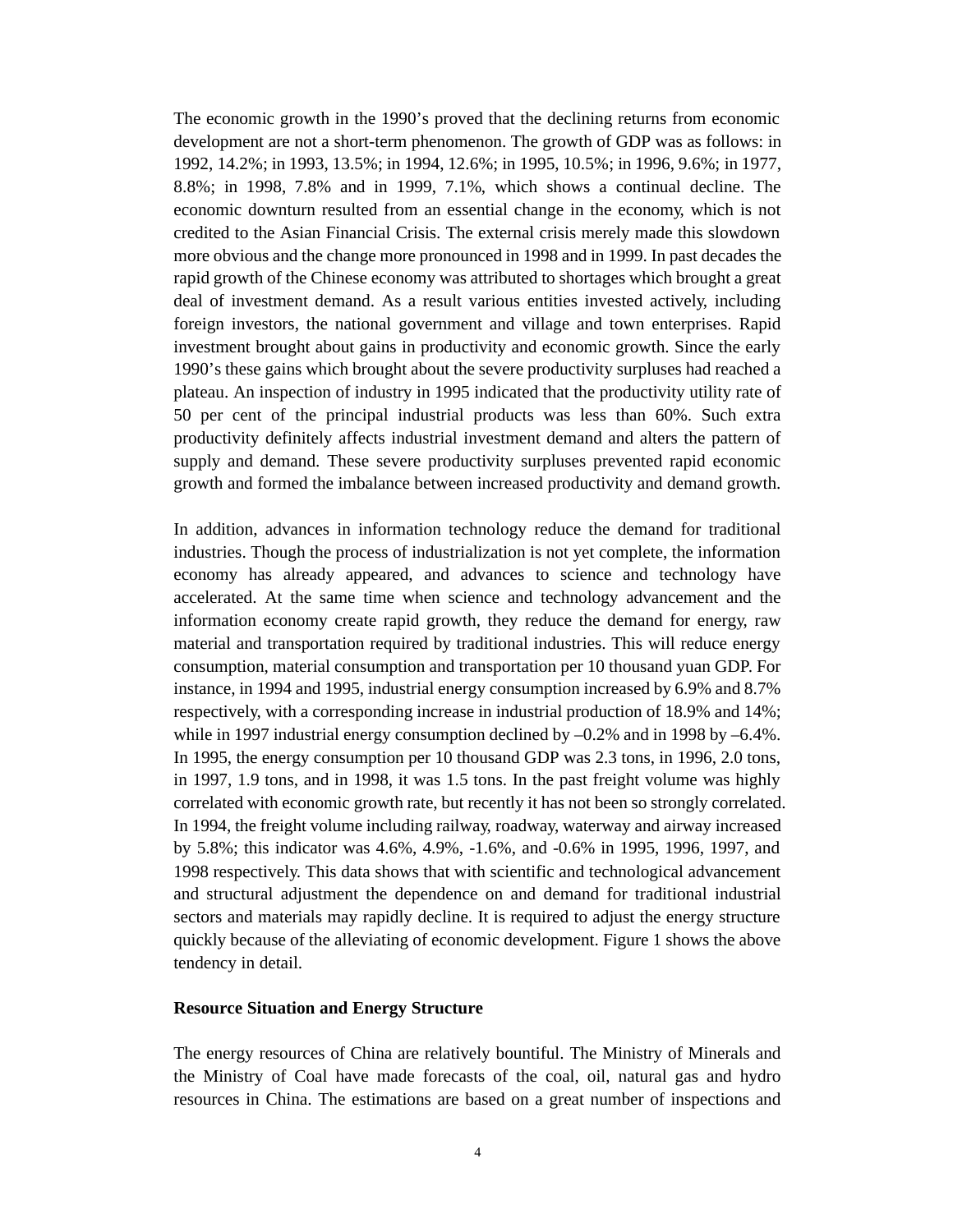explorations, and the Ministries claim that the energy resources of China amount to 4001.7 Gtce, with coal comprising 90% of the total. By the end of 1990, the proved storage of China's energy resource was 155.1 Gtce, in which coal was 52.6%, water was 43.33%, and oil and gas were only 4%. Energy storage capacity in China is significantly less than world averages; China has 45% of the world average of coal storage, 55% of the world average hydro storage, 11% of the world average oil storage and 5% of the world average natural gas storage. The energy consumption per capita of China is greatly lower than the average level of the world. In 1980 Chinese energy consumption per capita equaled 30% of the world average while in 1994 it equaled 45%. In 1994 the United States consumed 5.46 times as much energy as the world average while Japan consumed 2.69 times as much. In the high-income countries energy consumption was 3.45 times the world average, and in medium-income countries energy consumption equals the world average.

With respect to per capita energy consumption and energy storage Chinese energy resources are significantly lower than world averages. According to the World Bank the crude oil storage of China is 2.43% of the world total while the natural gas storage is 1.20%. Recently some critical oil fields, such as Daqing in China, have neared the limits of their reserves. The crude oil production of Daqing oil field has remained constant over the last 21 years at 50Mt per year. China has not discovered any other large oil fields like Daqing. After 2000 it is possible that oil and natural gas supplies will undergo a crisis. It is apparent that, relative to population and GDP, China is a country with insufficient oil and gas reserves and that this situation is permanent. China has no comparative advantage with respect to oil and natural gas production and export. China does have some comparative advantages in international markets and exports, but this requires great quantities of foreign exchange. According to the World Bank it is estimated that the raw coal storage of China accounts for 10.97% of the world total, while that of the United States accounts for 23.04%. China's hydro resource accounts for 13.22% of the world total, while the United States has 2.58%. It is clear that China has comparative advantages in coal and hydropower production and export. On the whole, however, it is inevitable that with the current energy infrastructure China will face an energy resource shortage in the future.

Although the estimations of China's energy resources are not quite consistent, it is concluded that the energy resource of China is plentiful and that coal comprises the largest share. Based on the survey results of relevant geological sectors, the accumulated proven reserves of coal account for 19.2% of the world total. Oil and natural gas resources are rather low; therefore, it is undeniable that the exploitation and development of China's energy resources (especially natural gas) has large potential and it is necessary to increase domestic resource exploitation and development. In order to meet the energy demand for China's national economic development, it is necessary to import foreign oil and gas resources to make up the increasing demand for domestic high quality energy. In the long term however, it is appropriate to base the energy structure on coal.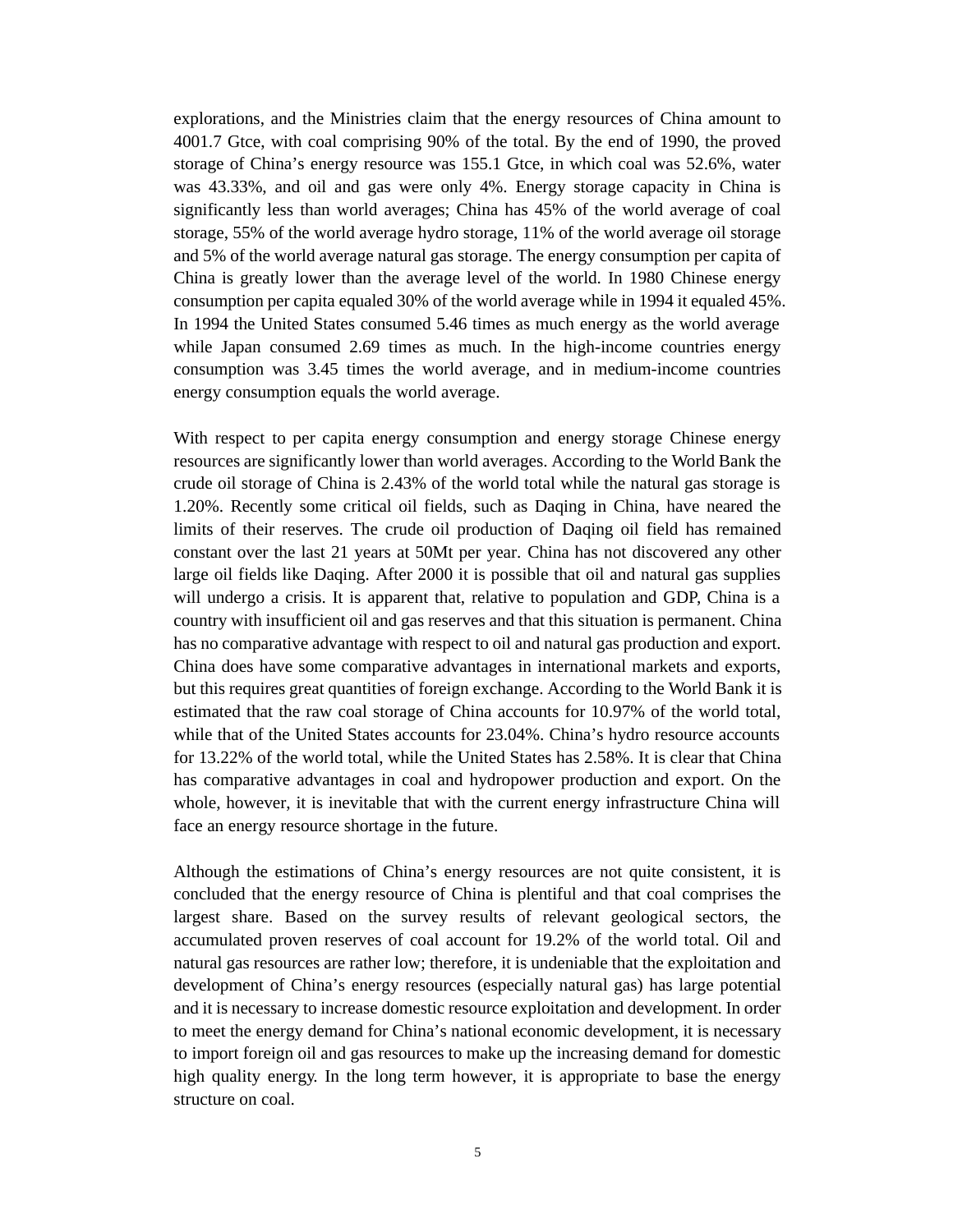#### **Impacts of Energy Supply and Demand Change on Energy Structure**

In graph 2, we adopt a diversification index to reflect features of a country's energy structure. The index is defined as the reciprocal of the squared sum of the proportion of each energy type: when only one kind of energy is used, the index equals 1.0. When two or more energy resources are employed the index is greater than 1.0 and a larger number signifies a greater diversity of energy supplies and a higher level of energy security. China has one of the lowest diversification indices in the world.



**Graph 2. Energy Supply and Demand Diversification Index**

In the ten years of the "sixth five-year" plan and the "seventh five-year" plan (1980-1990) after the economic reform, the energy supply structure of China was basically stable; the structure of energy consumption and known resources remained constant. From 1980 to 1991 the energy consumption diversification index was lower than the energy production diversification index, although the volume of energy production was larger than that of energy consumed (graph 2). In economic terms, however, there appeared to be an energy shortage. During this time the proportion of coal used in energy production increased to 74.2% from 69.4%, whereas in energy consumption coal use increased to 76.2% from 72.2%. Energy production from oil decreased to 19.0% from 23.8%, and oil consumption decreased from 20.7% to 16.6%. However, during the "eighth five-year" period, notice that the trends in energy production structure and the energy consumption structure appear to have changed. In energy production structure, coal proportion increased from 74.2% to 75.5%, while oil production decreased from 19.0% to 16.7%; while in energy consumption structure, coal decreased from 76.2% to 75%, and oil consumption increased from 16.6% to 17.3%. The change between the two energy varieties was not great, nonetheless, the trends in energy production and consumption foreshadow the development in the future. This data indicates that China has made the transition to an open market system, dependant on energy imports, from the traditional and relatively independent closed energy system (Graph 3). This change also indicates that coal alone cannot meet the demand for a high quality energy resource. It is imperative that China make a policy to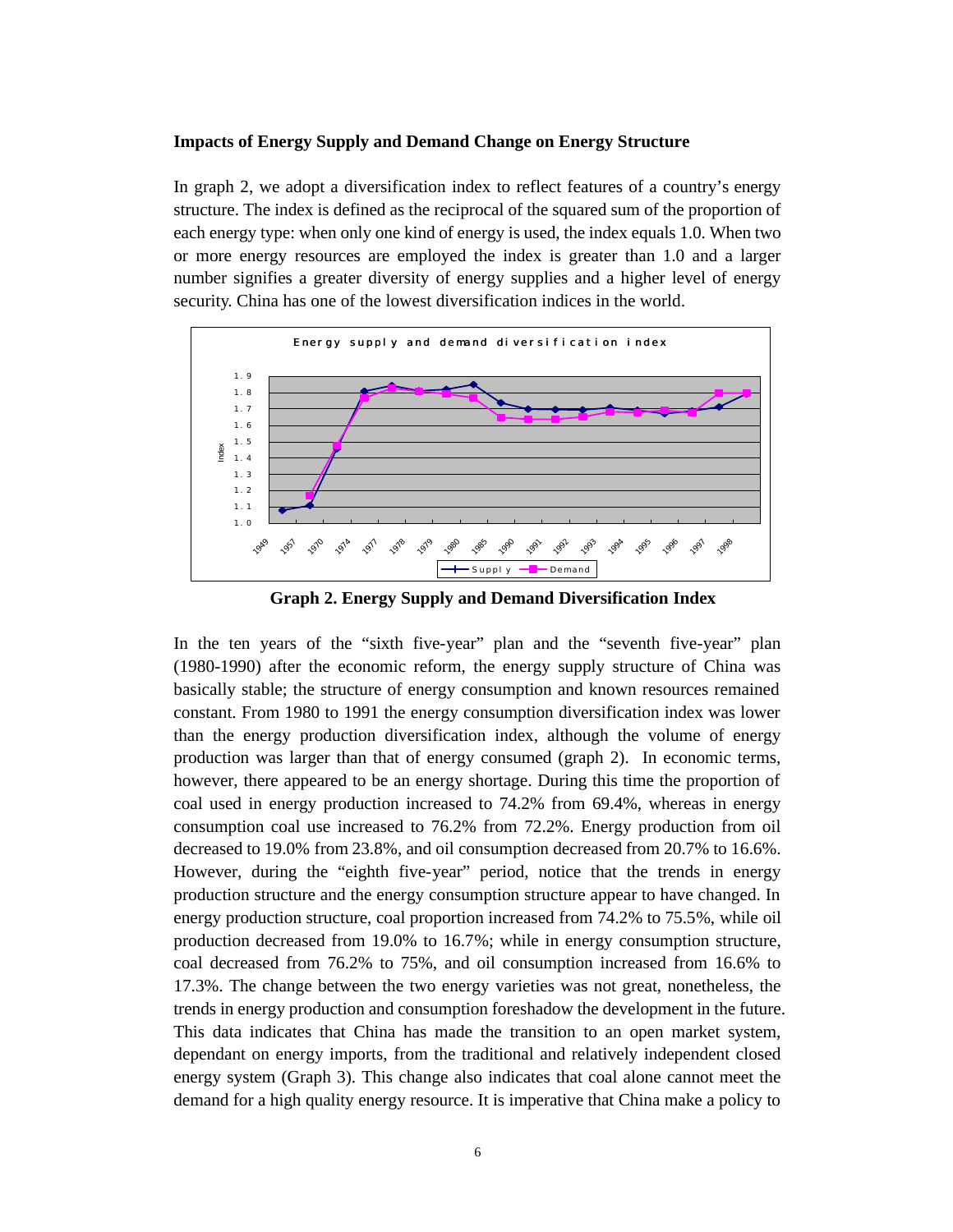employ domestic and international resources to meet developing energy demands. The trends over the last decades have shown that China has moved from a self-sufficient, closed energy economy, to an importer of energy from abroad. If this trend continues



**Graph 3. 1980-1998 Energy Production and Consumption**

demand will far outweigh supply and the structure of China's energy system will exist in a state of imbalance. If policies are not enacted which address this issue, severe energy supply shortages will appear.

# **Energy Trade and Global Economic Systemization**

In recent decades, China implemented a completely autarkic energy strategy which considered quantities of imported energy, especially imported oil and natural gas, as a severe threat to national economic security. Although China is a country with an insufficient oil resource, it has remained a net exporter of oil. In 1980 China exported 21.6% of domestically produced oil and in 1985 it reached the peak at 36.3%, since then oil exports have continuously declined. In 1993 China became a net importer of oil and in 1995 imported 4.5% of domestic production. Since the 1990's increases in oil demand have greatly exceeded increases in oil supply. From 1980 to 1990 oil consumption and production grew together at 2.8% and 2.7%, respectively. During "the eighth five-year" period there was a serious imbalance between oil production and consumption. From 1990 to 1995 oil consumption increased by 6.4% per annum, while production decreased. This resulted in expanding the gap between oil supply and demand. In 1993, China became a net importer of oil by importing 9.88 Mt. With the expansion of China's population and rapid economic growth China has and will continue to have a growing appetite for oil. With oil import volume increase annually, China became a net import country on crude oil in 1996.

Since 1993 when China became a net importer of oil the international market has increasingly influenced the domestic market. Domestic prices have fluctuated with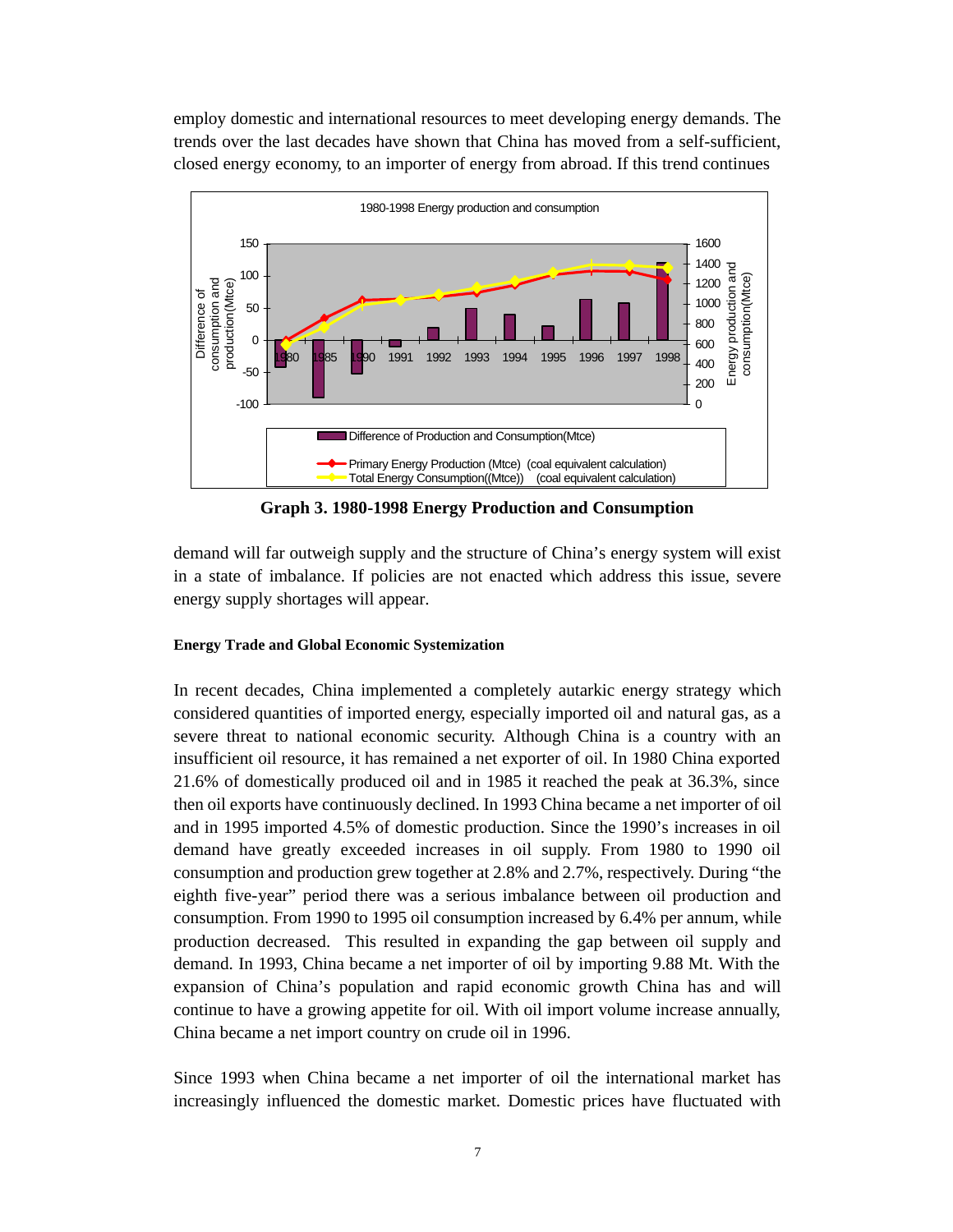those of the international market, especially in June of 1998. Because the two prices were correlated when the price of international oil increased domestic oil production and refining within China was affected. In 1980 China imported 4% of total energy consumption, and 1% in 1994. Moreover, both developing and developed countries with insufficient energy supplies are net importers of energy: in 1994 Korea imported 86% of it's required energy, 21% in India, 81% in Japan, and 19% in the United States. Energy imports in relation to total imports of these countries greatly outweigh China's energy imports: in 1994, the net energy import value for Korea was 18%, 30% in India, 21% in Japan, 10% in the United States, but only 6% in China. Therefore, China should utilize the international energy market and import oil and natural gas in great quantities. In the future oil demand will far outweigh oil supply and this will continue to be the situation in China's oil market.

According to the latest estimations by IEA, as well as our own research, growth in oil consumption and production will be consistent with the "Eighth Five-Year" plan. Oil exports from China will decline and imports will increase rapidly. China will become one of the principal oil importing countries, which will significantly influence world oil production and trade. In spite of the great quantities of oil imported China remains a fairly self-sufficient energy supplier because of the minor role oil plays in the national energy strategy. Although oil imports continue to rise they are still below the levels of many developing and developed countries. China is in a position to import energy because: i) China has the fastest growing export market in the world, resulting in prodigious purchasing power, ii) energy imports into China make up only 6% of total imports, which may be increased by great margin. Under these circumstances energy imports will not create a national security problem. Henceforth, increasing oil imports will require the development and construction of infrastructure such as oil docks and oil containers. An efficient storage system for oil and natural gas must be built so that sufficient reserves can be kept on-hand to respond to price shocks and temporary crises. China should participate in the exploitation and development of foreign oil and gas resources, contract foreign projects, and find a stable crude oil market to ensure a supply of oil and natural gas into the future. Because this increase in oil consumption is foreseeable and increasing gradually, the world's oil industry will increase investment accordingly. Total oil production will grow and there will not be an obvious increase in oil price. As a growing consumer of oil, China creates an excellent opportunity for international oil companies and oil producing countries.

China's entrance into the WTO is relevant to the energy industry as the country will enjoy the most-favored-nation clause, and the special considerations for developing countries. Customs taxes will be reduced, export subsidies abandoned and non-custom-tax measures will be gradually abolished. These changes will make the energy products of China more competitive in the international marketplace and the domestic market will be opened to international energy products. Therefore, competitive pressures and opportunities coexist. The energy industry must make efforts to develop both domestic and foreign resources and markets. China must export coal,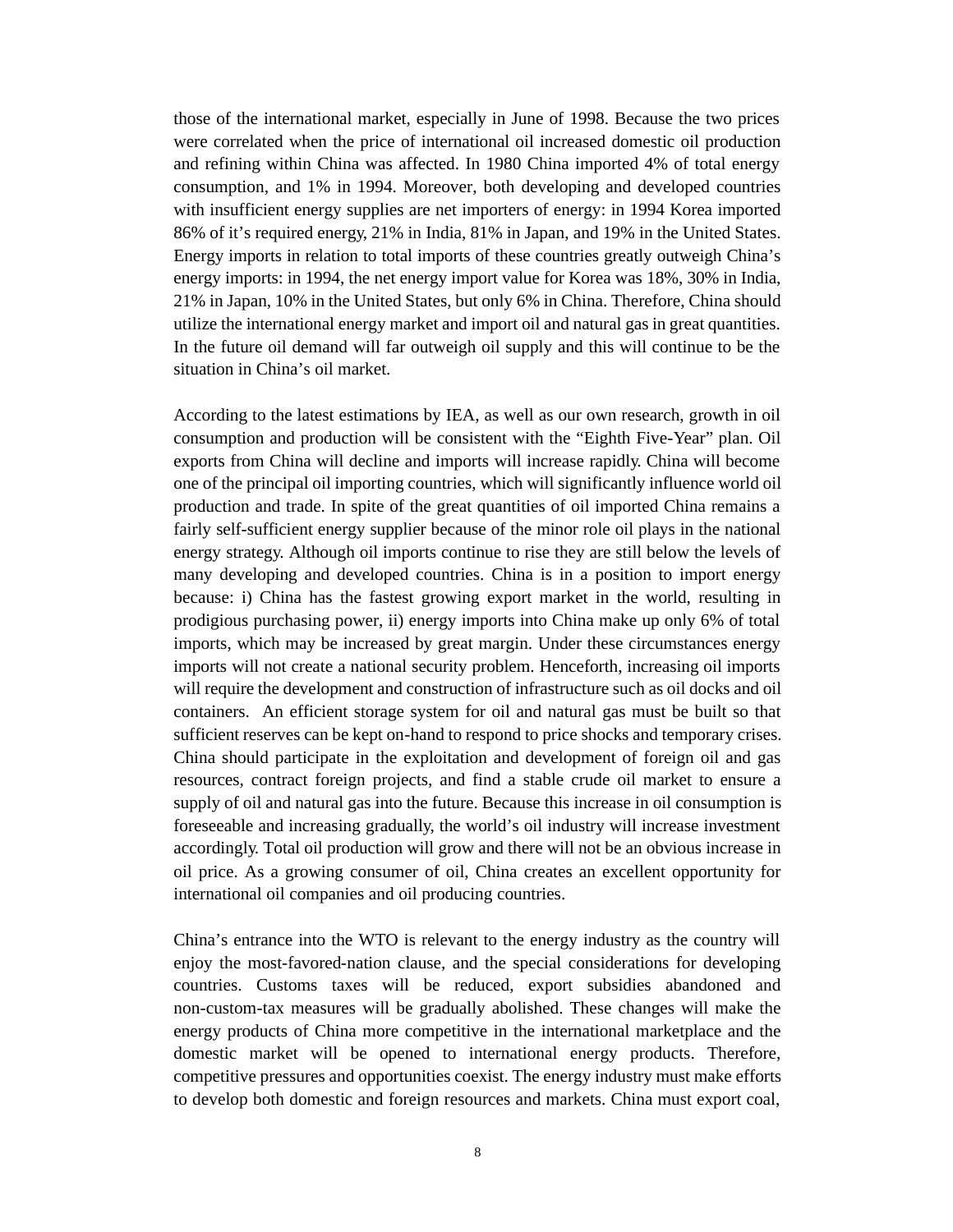which is labor-intensive and plentiful, and import oil and natural gas resources, which are capital-intensive and scarce. Domestic businesses should be encouraged to invest in oil fields and oil processing bases abroad and foreign traders must be encouraged to develop the oil and natural gas resources of China. These measures will ensure the stable and diversified energy supply necessary to support the rapid growth of the Chinese economy.



### **Environment Situation and Energy Structure**

### **Graph 4: CO2 Emission of Some Countries and the World**

Since the reform and the opening of China, China's economy has grown significantly. Meanwhile rapid urbanization and industrialization have greatly damaged China's environment. According to the World Bank air pollution in China, especially particulate pollution, resulted in 54 billion dollars of health related illnesses in 1995, almost 8% of China's GDP. Acid rain is also rapidly expanding, damaging 1 million km<sup>2</sup> more than in the 1980's. In 1995 China was the second largest emitter of  $SO_2$  and had the third largest  $CO_2$  emissions (Graph 4). Coal burning is the principal cause of air pollution and acid rain and accounted for 85% of  $SO_2$  emissions and 70% of  $CO_2$ emissions. China is the only large country in the world which primarily depends on coal for energy production. In 1996 China consumed 1.4 GT of coal, which provided 75.4% of the primary energy in China. This accounted for 29% of the world's coal consumption. From 1978 to 1996, coal consumption in China doubled. With the developing economy, a rising population and an increasing standard of living energy demand will rapidly increase. If China continues it's current course future energy demands will be met with coal, resulting in severe environmental consequences. Therefore, China should implement a sustainable development strategy focused on reducing emissions from coal firing, reducing coal consumption and diversifying the primary energy source by substituting renewable energy sources for coal.

Coal is used for electricity generation, industrial purposes and residential heating. If coal consumption continues to rise  $SO_2$  emissions will rise as well. China is now the largest emitter of  $SO_2$  in the world, emitting more than 20 Mt per year for the past decade. This pollution causes severe acid rain. Presently, acid rain extends south of the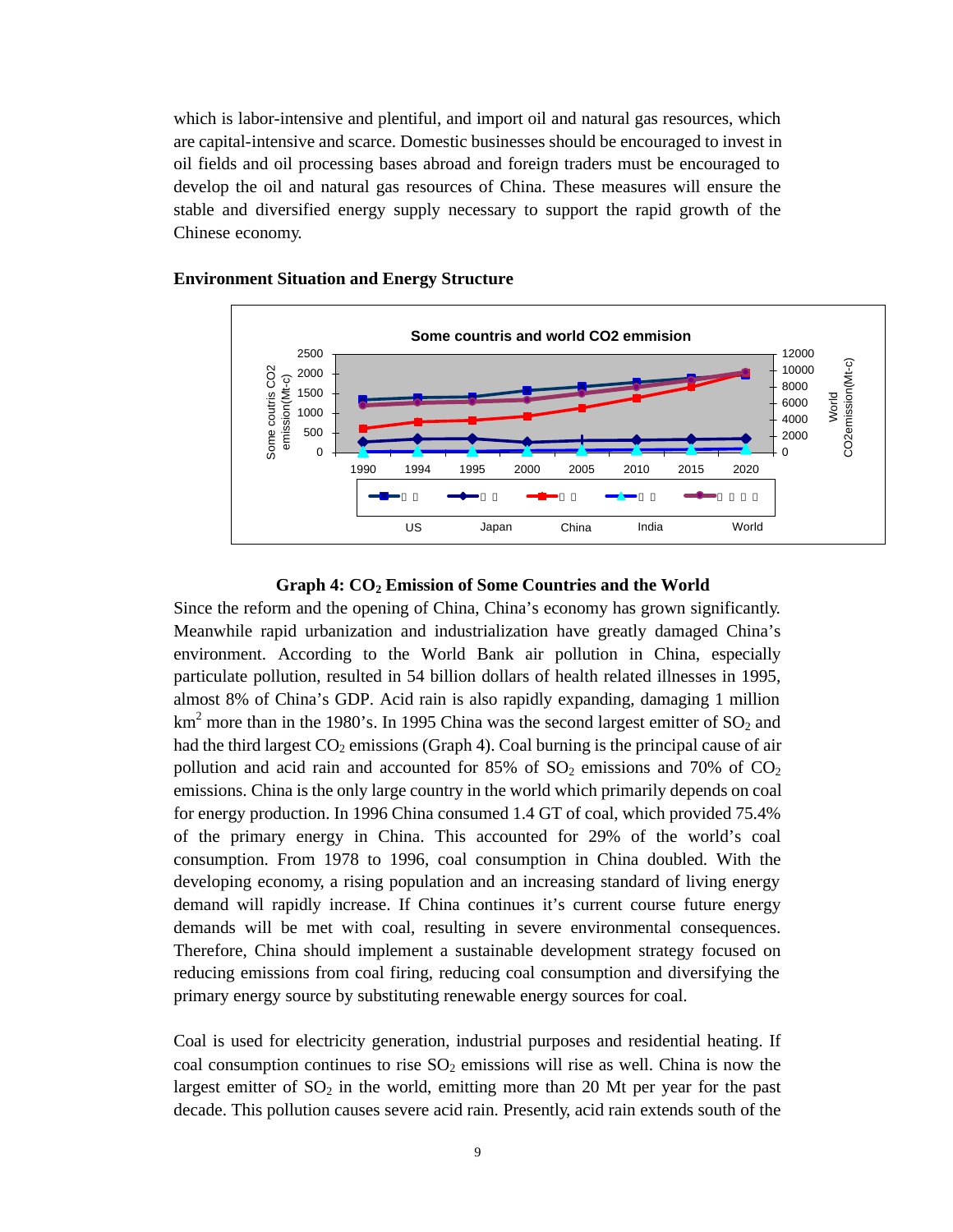Changjiang River and east of the Qingzang Altiplano. In the 1980's 30% of the territory had precipitation with a pH lower than the international standard of 5.6. Acid rain in the Middle China region has exceeded that of the Southwestern region, which had the most serious in pollution in 1980's. The frequency of acid rain precipitation is over  $90\%$ . SO<sub>2</sub> pollution in many cities is very severe. The current average concentration of  $SO<sub>2</sub>$  in 62% of all cities exceeds level II of the National Environmental Air Quality Regulations, and daily average concentrations can exceed level III. In recent years coal fired generation expanded rapidly. In 1998 the installed generating capacity grew by 9.07%, reaching 277 GW. Electricity production however only grew by 2.07%, to 1157.7TWh. In which, coal fired power installation capacity was 209.88GW, 75.7% of total installed capacity, and generation volume was 938.8TWh, 81% of total electricity generation. It has been calculated that in  $1998$ ,  $SO<sub>2</sub>$  emissions from fossil fuel power plants in China was 7.8 Mt, 37.3% of the whole country's  $SO_2$  emissions. Firepower plants belonging to the State Power Corporation, with a capacity of 6000 kW, consumed 280 Mt of coal containing 1.03% sulfur and resulting in 23.9% of China's SO<sub>2</sub> emissions.

In 1997,  $SO_2$  emissions from industry added value per dollar of China's industry was 0.759 ton, 0.5 ton higher than that of Australia, 0.66 ton more than that of France, 0.69 more than that of Japan, 0.56 more than that of Korea, 0.57 more than that of Singapore, and 0.24 more than that of the average level of medium income countries.

With the development of China's economy environmental pressures are mounting. China has the largest population in the world, there is much land in agricultural production and many industries are run at low productivity from villages and towns. It is urgent for China to achieve industrialization and modernization. Hence, the consideration on resources, technologies and consciousness is insufficient, inevitably resulting in the non-economical activities which depend on resource. The economy of China is developing very rapidly but GNP per capita is still very low, which restricts the financial ability to protect the environment. Due to the problems listed above it is in our best interest to adjust the energy and economic structure in order to avoid conflicts between energy production and the fragile and sensitive environment.

# **Challenges of Industrial Energy Consumption**

Some of China's industries are extremely energy intensive and emit high levels of pollutants. Because of different processes and pollutants it is necessary that both energy and industrial adjustment occur simultaneously.

China's steel industry produces over 100 Mt annually; this steel is produced by more than 1600 steel plants. There are only 17 steel plants in China that produce over 1 Mt of steel per year. The steel industry employs 3 million people, but the steel output per person is only 4.5% Japanese output. The energy consumed per ton of steel produced is 976 kgce (kilograms coal equivalent), 48.7% higher than that of Japan. With respect to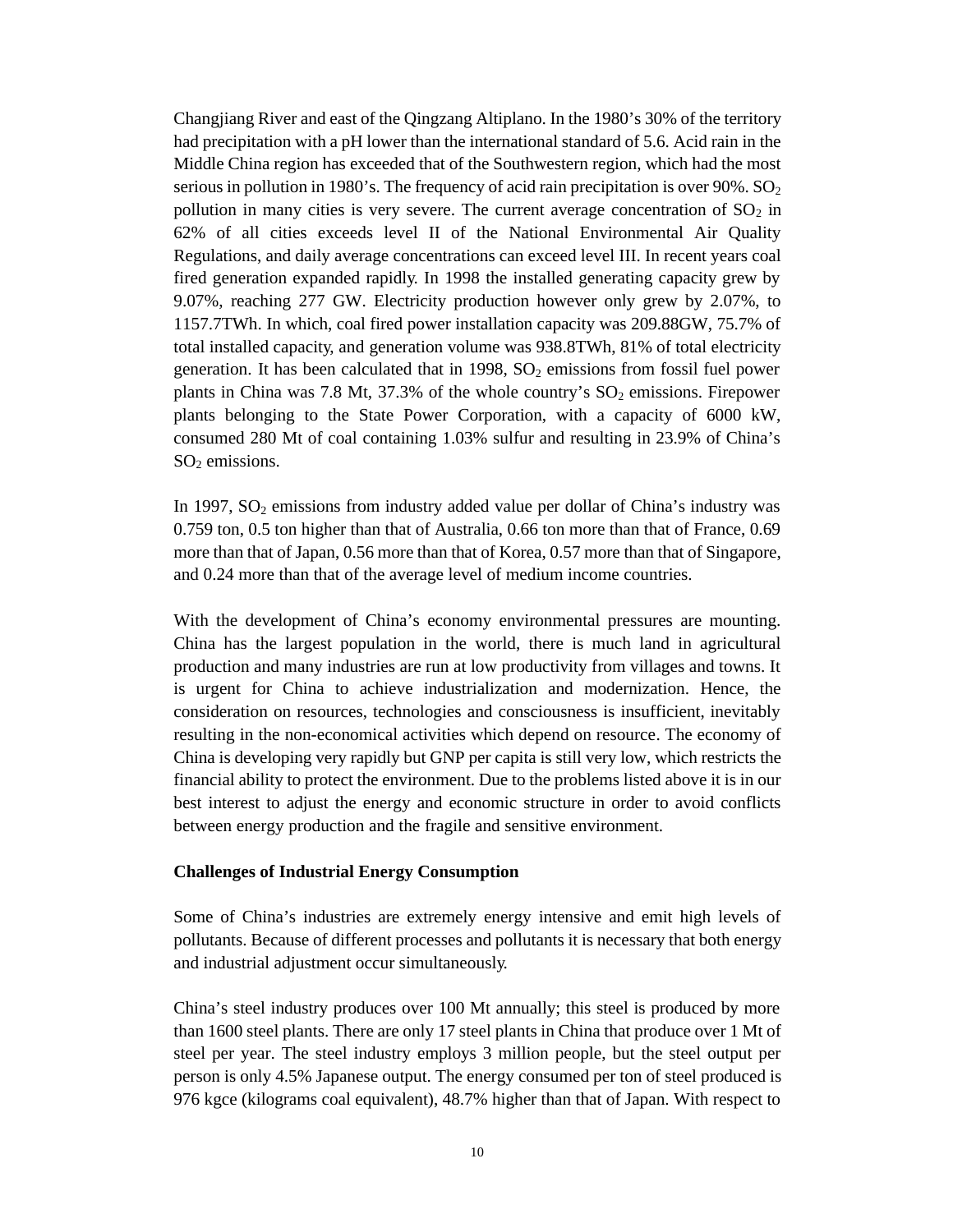output, the ratio of board and tube of the main steel production countries is over 60% while it's only 38% in China. Production and fabrication equipment in China lags behind the rest of the world. Only 10% of the equipment is of international top quality, 20% is of domestic top quality and 70% is of lower qualities. Compared to the steel industry in developed countries the Chinese steel industry lags 10 to 15 years behind.

The oil refining capacity of more than 50% of the oil refining plants in China is below 0.2 Mt. With respect to production level, there are tens of thousands of employees working in ethane plants with an output of 0.3 Gcal/t, whereas it is hundreds in the similar kind of enterprises abroad. The international average of energy intensity for oil refining is 14 kgce/t while in China it is 22 kgce/t. The international average energy intensity of ethane production is 5 Gcal/t while in China it is 9 Gcal/t. With respect to product structure, the number of products manufactured by large-scale oil and chemical enterprises in developed countries reaches thousands, while in China it is only 1800. The ratio of plastic to steel is 1:9 in foreign countries, but 1:30 in China. Table 1 shows the energy intensity of some products.

| <b>1980</b>                               | <b>Average</b><br>China $(1)$ | in Average<br>developed<br>countries (2) | of $(1-2)/2*100%$  |
|-------------------------------------------|-------------------------------|------------------------------------------|--------------------|
| <b>Power</b><br>gce/kWh                   | plan 448.0                    | 338.0                                    | 32.5               |
| <b>Steel</b><br>kgce/t                    | 1201.0                        | 705.0                                    | 70.4               |
| <b>Cement</b><br>(Large/Medium)<br>kgce/t | 203.8                         | 135.7                                    | 50.2               |
| <b>Ethylene</b><br>kgce/t                 | 2013.0                        | 1100.0                                   | 83.0               |
| Vehicle by freight 8.7<br>$L/100$ tk $M$  |                               | 3.4                                      | 155.9              |
| 1997                                      | <b>Average</b><br>China $(1)$ | in Average<br>developed<br>countries     | of $(1-2)/2*100\%$ |
| <b>Power</b><br>gce/kWh                   | plan 408.0                    | 324.3                                    | 25.8               |
| <b>Steel</b><br>kgce/t                    | 976.0                         | 656.0                                    | 48.8               |
| <b>Cement</b><br>(Large/Medium)<br>kgce/t | 181.3                         | 124.6                                    | 45.5               |
| <b>Ethylene</b><br>kgce/t                 | 1210.0                        | 870.0                                    | 39.1               |
| Vehicle by freight 7.6<br>$L/100$ tk $M$  |                               | 3.4                                      | 123.5              |

**Table 1 Intensity comparison of some products of 1980 and 1997**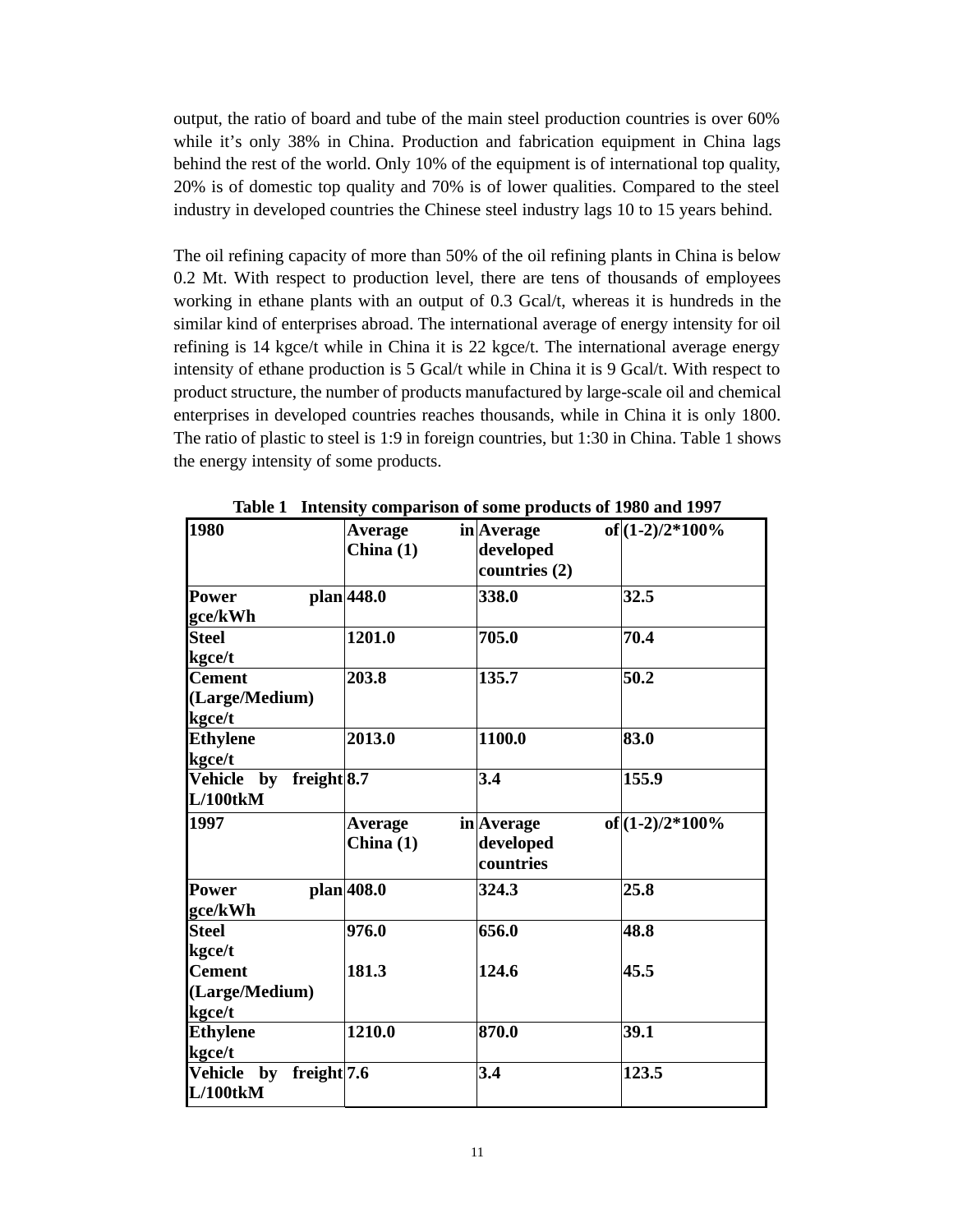The rapid increase of transportation vehicles and oil consumption will pose a problem in the near future. It is not possible to substitute oil as a fuel for planes and powerboats. The number of vehicles in China is increasing rapidly, in 1985 there were 3 million, 10 million in 1994, 34.33 million in 1997 and 40.89 million in 1998. The proportion of private vehicles owned in China will continue to grow. Based on the present situation of China, private vehicle ownership will increase and public transportation will be developed. The need to reduce the dependence on foreign oil while balancing the conflict between roads, land and population will constitute a major challenge to the energy structure.

It is clear from the above analysis that the gap between some Chinese industries and industries in developed countries is large. Therefore, China should move away from a myopic concentration on industrial output and work to improve the quality of economic development while adjusting the industrial structure. China should raise the technology level of industry as well as adjusting the energy structure.

# **3. Energy Structure Adjustment, Diversification Possibilities and Potential Problems**

Currently coal comprises 25% of the global primary energy source, oil is over 40% and natural gas is over 25%. In 1998 primary energy consumption of China was 1.36 Gtce, second only to the United States. In China 70% of primary energy comes from coal, with oil and natural gas accounting for the other 20%. This ratio is unique for a country that consumes as much energy as China.

Industrialization occurs when a county uses oil as it's primary energy source. Therefore, by the beginning of  $21<sup>st</sup>$  century, it is necessary to raise the proportion of oil consumed in China. However, China is a developing country with a young economy, a fruitful coal resource, and insufficient oil reserves per capita. It is impossible to depend on imported oil to support national economic development. In the coming decades coal will remain the dominant source of energy in China, while the dependence on foreign energy resources will continue to grow. Oil security includes national supply and the global market, in which supply is limited in quantity, and the market will have volatile prices. Although global oil supply is larger than global demand, China will still be susceptible to regional oil shortages. The effect of volatile global oil prices on a developing economy such as China's cannot be underestimated. According to experts, the overall oil demand of China in 2000 will reach 200 Mt. China will produce 158 Mt, exporting 10 Mt of oil resulting in over 40 Mt. of oil imports. As the  $21<sup>st</sup>$  century begins, demand for oil in China will increase by approximately 30% per decade and by 2020 consumption will have reached 350 Mt, resulting in 150 to 200 Mt. of imports.

Under these circumstances diversifying the energy structure is the best method to reduce the risks associated with energy prices and pollution. China must diversify its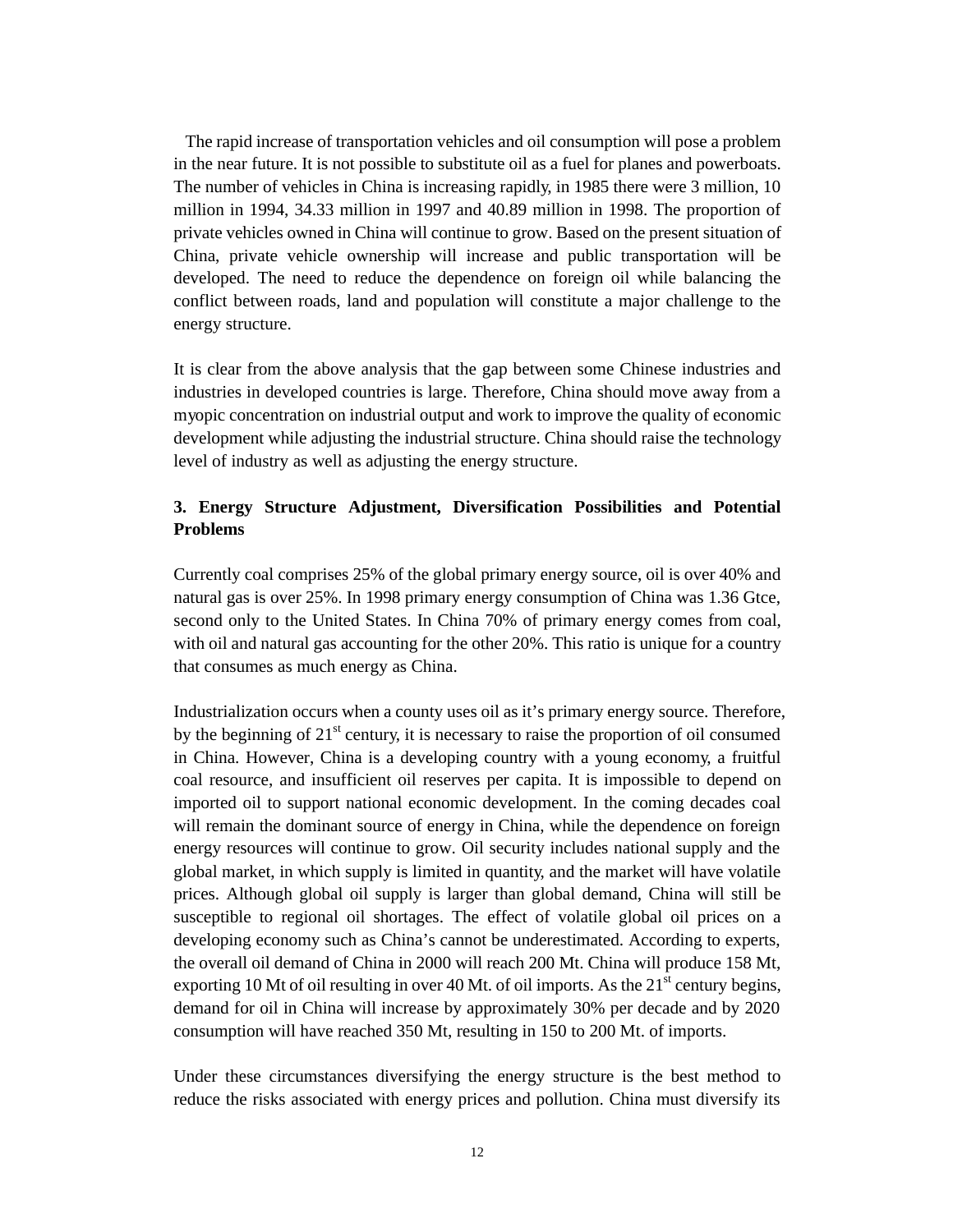utilization and exploitation of domestic and foreign energy sources, pursue different channels for importing and exporting energy commodities and diversify transportation energy requirements. China must carry out a sustainable development strategy. China has low per capita energy consumption which will be increasing as the economy grows, but the environmental consequences of simply increasing coal consumption are not acceptable. Therefore, the sustainable development strategy must not only reduce consumption of coal but also pursue sources of high quality energy such as oil, natural gas, hydropower, nuclear power and alternative energy. China should be researching clean coal technologies such as coal gasification and liquefaction as well as end of pipe remedies like sulfur and nitrogen removal.

### **A. Principal Substitution Possibilities and Problems with Coal**

### **Hydro Power and Nuclear Power Technologies**

China's exploitable hydropower resource is 378.5 GW, 80% of which is distributed in the southwestern region and 11% of which has been utilized. According to the policy "self-construction, self-management, and self-utilization", more than 60,000 small hydropower stations have been constructed within China. These small hydropower plants play an important role in developing rural and local economies.

China has prioritized the development of hydropower. The Three Gorges Plant will have an overall capacity is 18.4 GW and is set to start generating in 2003. China has adopted the policy that the price of electricity from both hydropower and power generated from fossil fuels will be the same. This supports the Three Gorges project and facilitates the rolling development of hydropower. Developing hydropower and sending western electricity to the east have played an important role in the national strategy of developing the west.

In order to address the environmental problems resulting from local energy shortages and the emissions of coal power plants China has accelerated the construction of nuclear power stations in the eastern and coastal regions. The first pressurized water reactor with a capacity of 300 MW was successfully installed in Qinshan in July, 1992. Two sets of pressurized water reactors (PWR's) with a capacity of 600 MW each have been ready for installation in the second phase of Qinshan. Two PWR's in Daya Bay (2

×900MW) were brought on-line in 1999; two PWR's were installed in Lingao (2×

100MW), two heavy water reactors were installed in the third phase of Qinshan (2×

700MW), and two PWR's in Lianyungang (2×1000MW) are currently in construction.

It is estimated that by 2006 there will be 20,000MW of installed nuclear capacity, constituting 3% of energy production.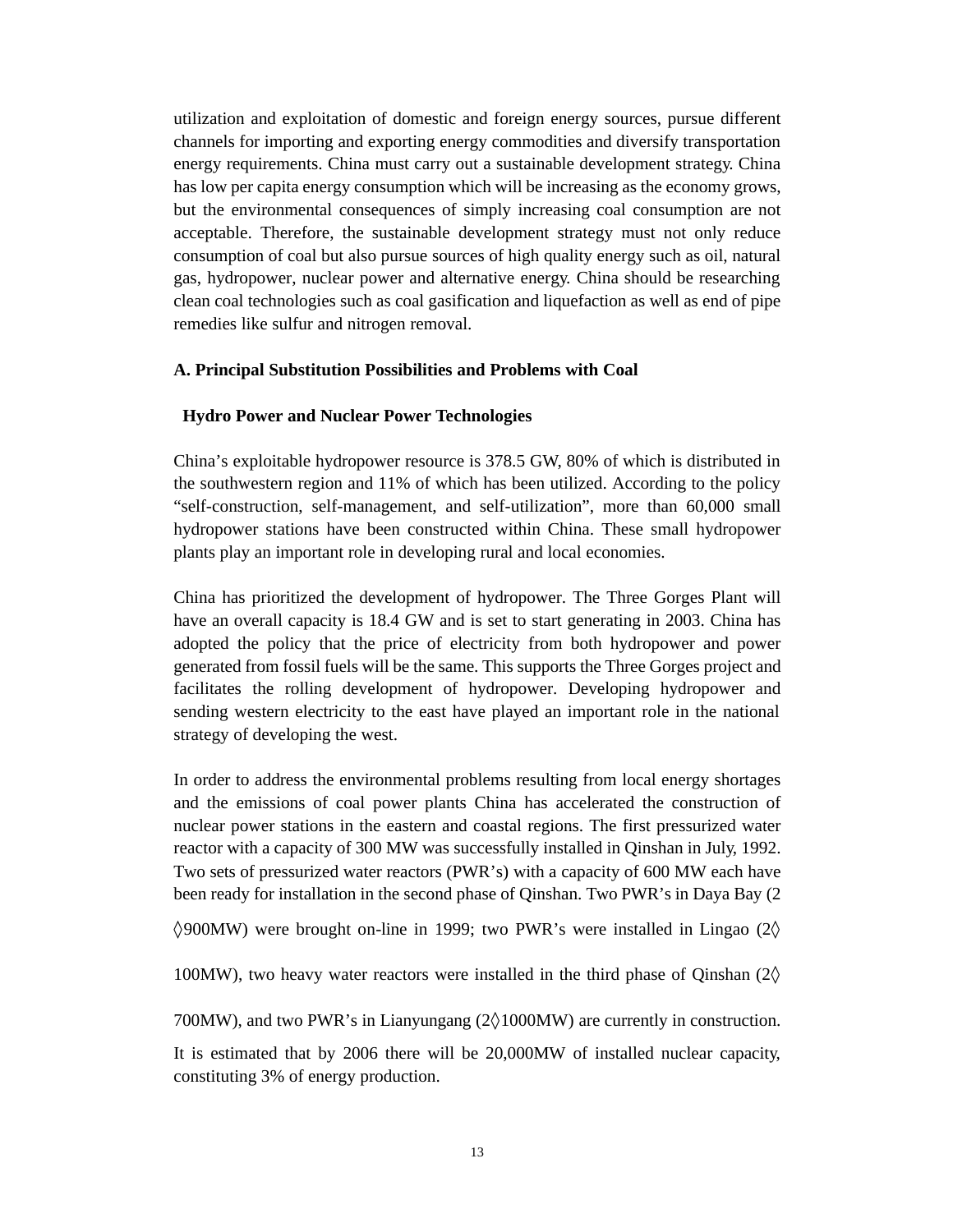In "Energy Policy in China" it is illustrated that nuclear power is a clean, safe and reliable source of energy for the power industry. Developing nuclear power in China will have beneficial effects on energy security, the environment and the stability and growth of the economy. The Chinese government claims that we must address issues of nuclear proliferation, pollution and security.

# **Renewable Energy**

China is a country with abundant renewable resources. It is estimated that the exploitable wind energy resource is 0.25 TW, distributed in the coastal regions of Inner Mongolia, Sinkiang, and the Gansu provinces. There is excellent solar insolation over 2/3 of the nation's area. Biomass energy resources are estimated at 650 Mtce, which equals half of China's overall energy consumption. Biomass resources include agricultural wastes such as straw (47% of estimated resource) and firewood (20% of estimated resource). There are 3200 discovered terrestrial heat regions and the proved storage of 40 terrestrial heat fields equals 3160 Mtce. There are 18000 km of coastline with 6500 islands, 4.7 million  $km^2$  of ocean, and a rich ocean energy resource.

There are 800 million people living in rural China. These people consume 600 Mtce of energy annually, half of which is renewable. The utilization of renewable energy has been noted in the "Energy Policy in China", the "21<sup>st</sup> Century Agenda" and the "Ninth Five-Year Plan and Perspective Target Compendium". In 1995 the State Council approved and issued the "New and Renewable Energy Development Compendium in China" stating the importance of "developing and spreading clean energy, such as solar energy, wind energy, terrestrial heat energy, tidal energy and biomass energy according to different conditions locally." The report also set a goal of "extending and applying new energy technologies, and increasing the exploitation and utilization of various new and renewable energy to 390 Mtce by 2010." In 1999, the State Development and Planning Commission (SDPC) and the Ministry of Science and Technology (MOST) jointly issued the "notice on Further Support in Renewable Energy Development", which offers a 2% subsidy to renewable energy projects. Projects receive priority on loans with special interest rates. The SDPC has begun to carry out the "Wind Plan" to accelerate domestic production of wind power equipment, the "Sunshine Project" to bring electricity to non-electrified rural areas, and the "Construction of Hundreds of Counties" project to integrate environmental design into the construction of hundreds of villages and counties.

During the periods from the "Sixth Five-Year" to the "Ninth Five-Year" (1980-1999), the Nation facilitated the exploitation and utilization of renewable energy aggressively. Nearly 200 million yuan were invested in research and development through national technology projects and nearly 2000 million yuan were provided as loans through such projects as the Torch Project, the Spark Project and Technology Reform.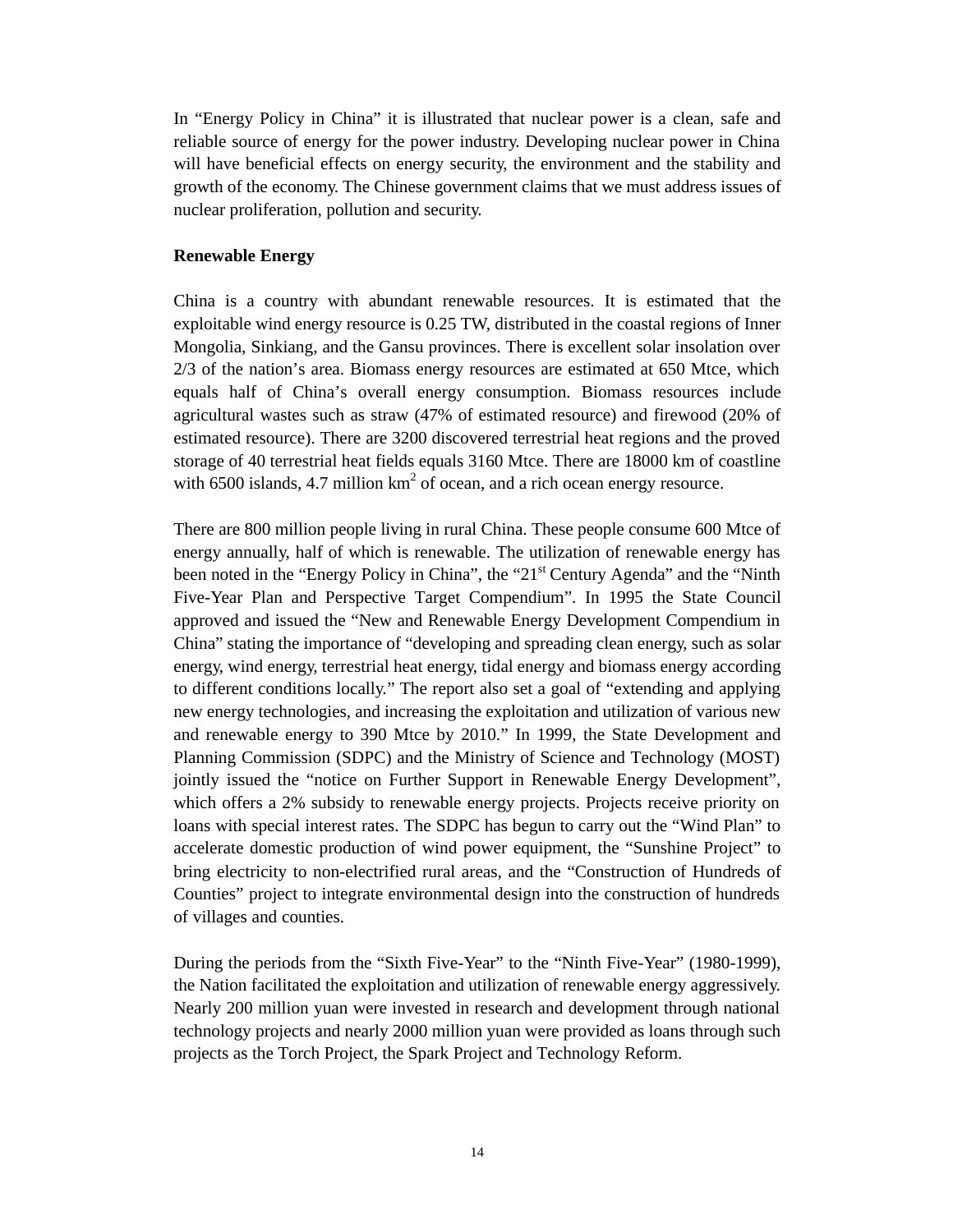#### **Renewable energy projects:**

i) Wind energy: China began to utilize wind energy in the end of the 1970's. There are presently 21 wind farms, with an installed capacity of over 226 MW. One-quarter of these turbines are installed in Sinjiang. Research and development of large-scale wind turbines has lead to the domestic production of a 250 kW wind turbine. By the research and development of large-scale wind engine and the working on nationalization, 250 kW wind engine units have been homebred completely and 70% of 600 MW has realized the nationalization.

ii) Solar energy (PV generation): Battery production began in the mid 1980's and current production reaches 4 MW/year. The herd people of the Western regions for lighting utilize the majority of the batteries. There are over 13 MW of photovoltaics installed throughout China.

iii) Solar heat utilization: China utilizes more energy for solar thermal services than any other country in the world. In 1998 the output of solar thermal heaters was  $4 \text{ M-m}^2$  and the total area collecting heat is  $15 \text{ M-m}^2$ . The high-efficiency vacuum tube technology is produced at an advanced level.

iv) Terrestrial heat energy: Since the 1970's, China has utilized terrestrial heat sources to generate electricity. The largest power station, Yangbajing, located in Tibet has an installed capacity of 25 MW.

v) Biogas: Since the 1970's China has established 6.9 million methane digesters in rural areas. A straw gasification technology for villages with less than 300 families has been developed and applied in the Shandong and Hebei provinces. A 1 MW experimental fluidized bed biomass burner which burns rice paddy shells is in operation. This plant plays an important role in improving the local environmental conditions. Biomass liquefaction and urban garbage are both being developed as potential sources of fuel.

vi) Ocean energy: There are 8 tidal energy power generators in China with an overall installed capacity 6120 KW. Bulb turbine units with 500 KW and 700 KW capacities have been produced in China. The experimental shore-based, wave-activated power stations with capacities of 3 KW and 20 KW have been constructed. A swinging wave-activated power station with a capacity of 100 KW is under currently being researched.

The above actions indicate that the Chinese government has been seeking substitutes for coal in response to the problems it creates.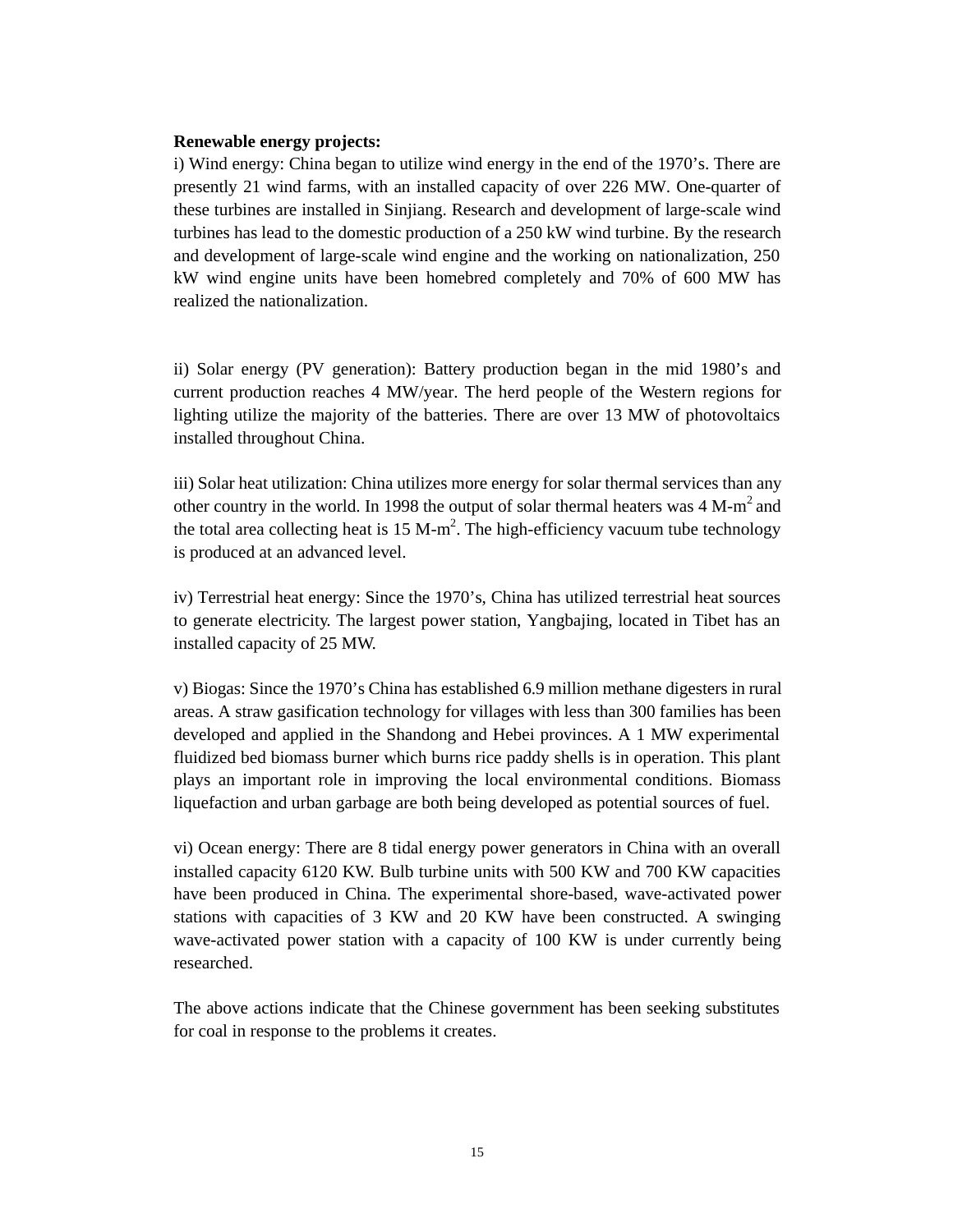### **B. Clean Coal Technology and Generation**

### **Clean Coal Technology**

Since the 1980's China has worked on preventing and reducing the pollution emitted by burning coal. In 1994 a group was formed to implement and lead the national campaign for clean coal technology. The members include the SDPC, MOST, the Economic and Trade Commission (ETC), the Ministry of Coal and the Ministry of Electricity. In 1997 the State Council approved the "Development Compendium on China's Clean Coal Technology for the Ninth Five-Year and 2010". This plan was set forth at a technology conference held in August of last year. The plan accelerates the development of clean coal technologies and supports the rapid industrialization of clean energy production technologies.

In recent years the Nation has issued a few laws and regulations concerning clean coal technologies such as: "Coal Act of People's Republic of China", "Energy Conservation Act of People's Republic of China", and "Prevention and Cure of Air Pollution Act of People's Republic of China". These laws and regulations explicitly require that "the Nation develop and spread clean coal technologies". In such memorandums as the "Outline of China's Energy Conservation Technology Policy", the "Directory of Key Fields in High Technology Industrialization Developed Priority of China", and the "Catalogue of Industries Prospective to Foreign Investment" issued by SDPC, MOST and ETC, the development of clean coal technologies is required. The State Council approved several files issued by ETC in 1999. These files, such as; the "Catalogue of Backward and Eliminated Production Power, Processes and Products (first group)" and the "Notice on Issuing the Catalogue of Eliminated Processes and Equipment Polluting the Environment" legislate that the ten industries with the highest coal intensities must eliminate production processes which are inefficient.

Meanwhile, the Nation is investing large amounts of capital, carrying on relevant research and development, and constructing a series of full scale demonstration projects using introduced, or domestically-developed, technologies to facilitate the development and application of efficient clean coal technologies.

Twenty-two CFBC boilers of 220tons/hour, 240t/h and 410t/h capacity were purchased and are in operation. China has the ability to design and manufacture a 100MW CFBC power station. A 15MW PFBC experimental power station has entered the demonstration phase. An IGCC demonstration power station has been approved by SDPC. Flue gas can be desulfurized by a variety of means; liquid limestone spray, semi-dry rotating spray, seawater, and foreign firms have demonstrated an electron beam removal technology for sulfur. Coal-water slurry firing has been successfully demonstrated at the Baiyanghe Power Station. Three direct coal liquefaction studies by Sino-Germany, Sino-Japan and Sino-American collaborations have proven the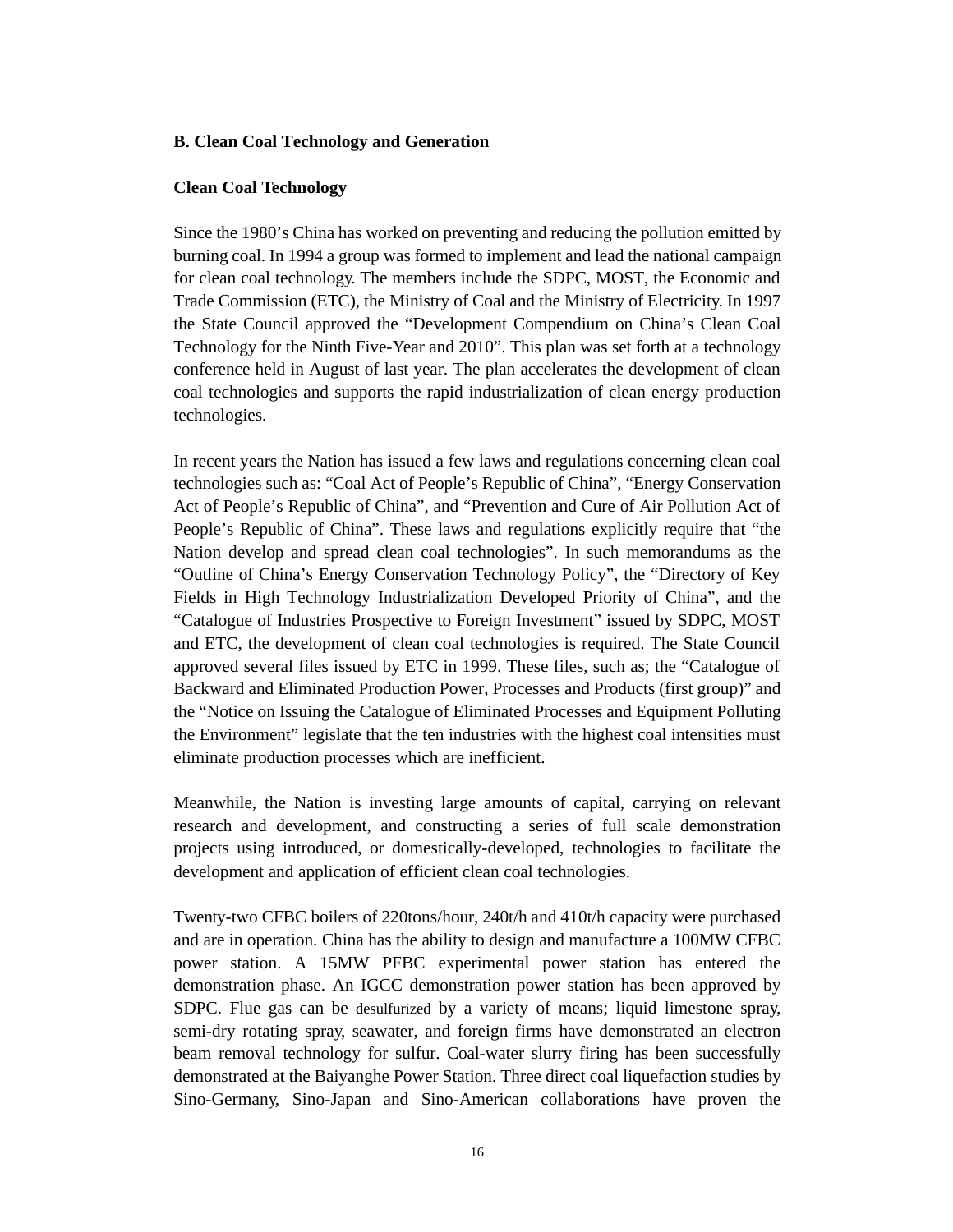feasibility of the technology. Coal-bed gasification technologies are feasible as well.

#### **Adjustment of Generation Structure**

Due to the industrial structure of China industry will remain the largest consumer of energy. Therefore, energy consumption and economic growth will be tightly correlated in the foreseeable future.

Coal consumption accounts for 74% of the energy produced in China, 3 times the world average. The majority of coal is consumed by end-users in secondary processes, such as steel coking. These processes account for 80% of coal use, resulting in tremendous environmental degradation, and restricting the sustainable development of the economy. In the United States end-use consumption of coal accounts for only 10% of coal use. The implementation of the "Air Pollution Act" will force an adjustment in the structure of China's energy consumption. That using natural gas or electricity converted from burning coal directly raise the ratio of coal using to generate. Using coal and natural gas to produce electricity will reduce the amount of direct coal use by the industrial sector. Approximately six hundred thousand medium and small boilers, burning 300 Mtce coal, will be modified to use natural gas or electricity. Using gas or electricity will result in the electricity demand increase. Although coal will be used to produce the majority of electricity, suitable pollution abatement measures will be installed to reduce emissions to "Air Pollution Act" standards. At the same time increased access to electricity in rural communities will raise the standard of living and the rate of urbanization within the rural community. Due to the changes in energy production and consumption the demand for electricity will be rapidly increasing in the near future. This will result in a shift away from the current technologies which degrade the environment and reduce the quality of life for all Chinese citizens.

Since 1999 the balance has shifted from a lack of supply to a surplus of supply, alleviating the possibility of an electricity shortage. Most regions experience more supply than demand, and generation capacity continues to grow. The average annual using hour of generation equipment of the whole nation decreases annually In 1998 the capacity factor of electricity generators was 51% and declining. However, this situation is temporary. The installed generation capacity is only 0.222kW per capita and electricity consumption 927 kWh/year/person. These figures will increase as China continues to industrialize. Electricity produced from coal is still very inefficient. In China electricity generation from coal requires  $404g/\text{kWh}$ ,  $70g/\text{kWh}$  more than necessary in industrialized countries. Much of the generation equipment is outdated and inefficient. 200 GW of gas fired electricity plants are sub-critical and super-high-pressure units with only 3.90 GW of super-critical units. Electricity producing units are divided into three size categories, <100MW, 100-210MW and >300MW, which each contain 33% of the market. There are 30.5 GW of condensation units producing 50 MW or less, this accounts for 15.3% of the electricity generation units. The environmental problems related to these inefficient and highly polluting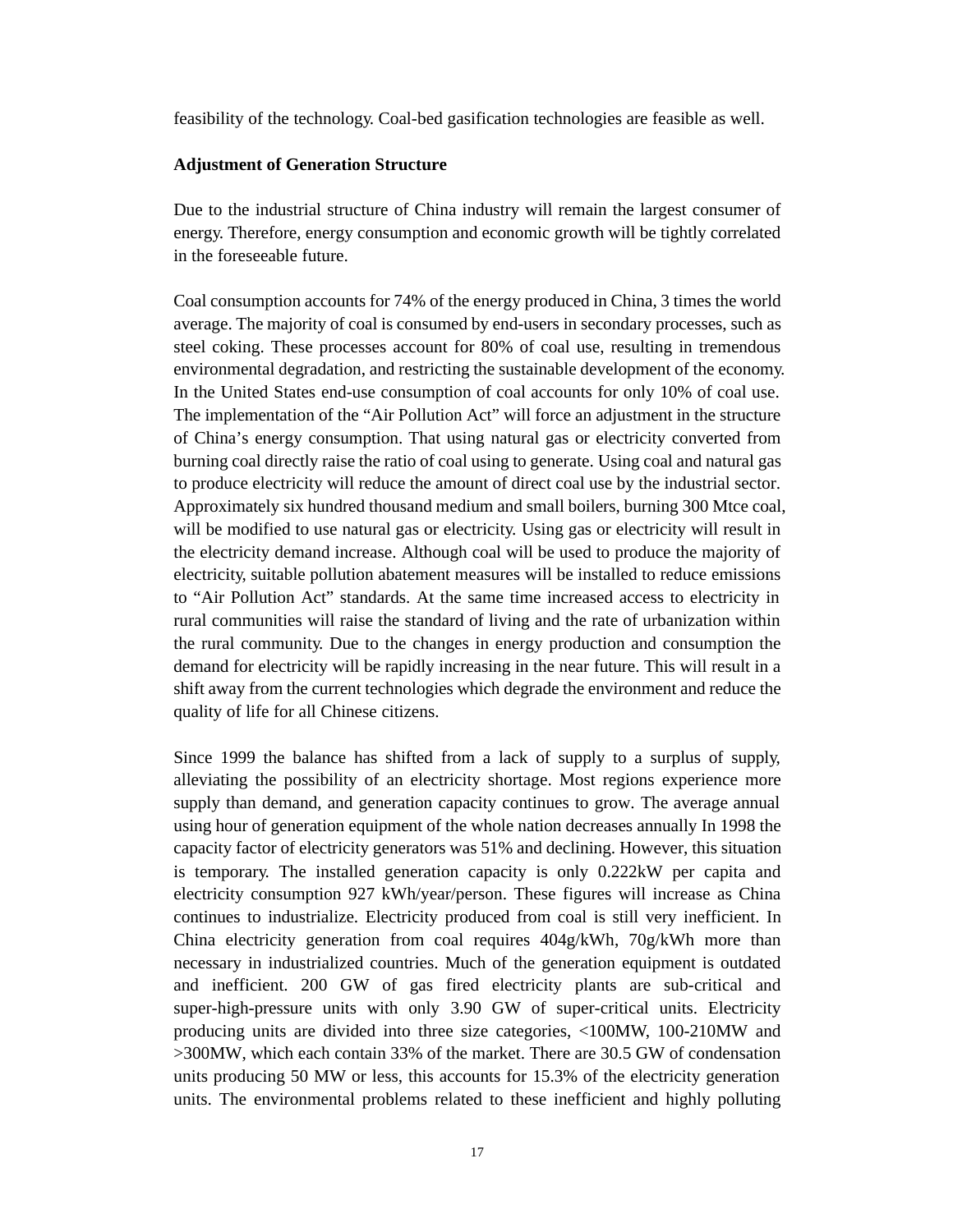plants is extreme.

Based on the information above the first step in adjusting the energy sector is to adjust electricity structure. China must adopt advanced coal firing technologies. The government and experts agree that we must control the overall amount of coal consumed and accelerate the shift to new technologies. The government and some experts advance that while control the overall amount, accelerate the power to adjust the structure. To control the amount of coal consumed China must regulate the construction of coal firing units with capacity below 300 MW, as well as regulating improvements made to existing units. China must also integrate cutting edge technologies funded with foreign investment and demonstrate super-critical units and clean coal technologies. As for the problem of closing small electricity generation plants the ETC requires that before the year 2003 condensation units with capacities below 50 MW must be closed. The State Power Corporation has formulated and implemented a plan to close small coal electricity power plants. Plants generating 2840 MW were closed in 1999 and in 2000 1800 MW should be closed by the end of the year. By 2003 a total of 12 GW of small, inefficient plants will be shut down. This plan will create space for the construction of high efficiency, low emissions plants to begin the adjustment towards a more environmentally benign electricity generation structure.

In order to realize the sustainable development strategy and accelerate structural adjustment it is necessary to adopt advanced technologies. The most practical and applicable pathway includes accelerating the construction of super-critical units, equipping them with FGD's, and constructing natural gas combined cycle units. Considering Chinese dependence on coal it is also necessary to develop coal gasification technologies and build plants that can utilize that fuel.

Increasing the efficient utilization of coal and reducing environmental pollution have always been in the interest of the Chinese government. In recent years various coal-fired generation technologies have been developed. Different technologies, such as: CFBC, PFBC-CC and IGCC have been studied and applied to coal technology. Moreover, clean coal generation technologies are one of the scientific guide projects of the State Power Corporation which obtains the attention and support of SDPC, ETC and MOST.

# **Strategy of 21st Century Energy**

It is necessary to understand the different facets of China's rising energy demand. The population is demanding more energy as it shifts from a rural to an urban setting. Industry will also require more energy as the economy grows. China will need to make use of international energy resources and use the comparative advantages of China's resources. According to the 21<sup>st</sup> century energy strategy of China, we must reduce the energy intensity and air pollution and improve energy efficiency. This will help to